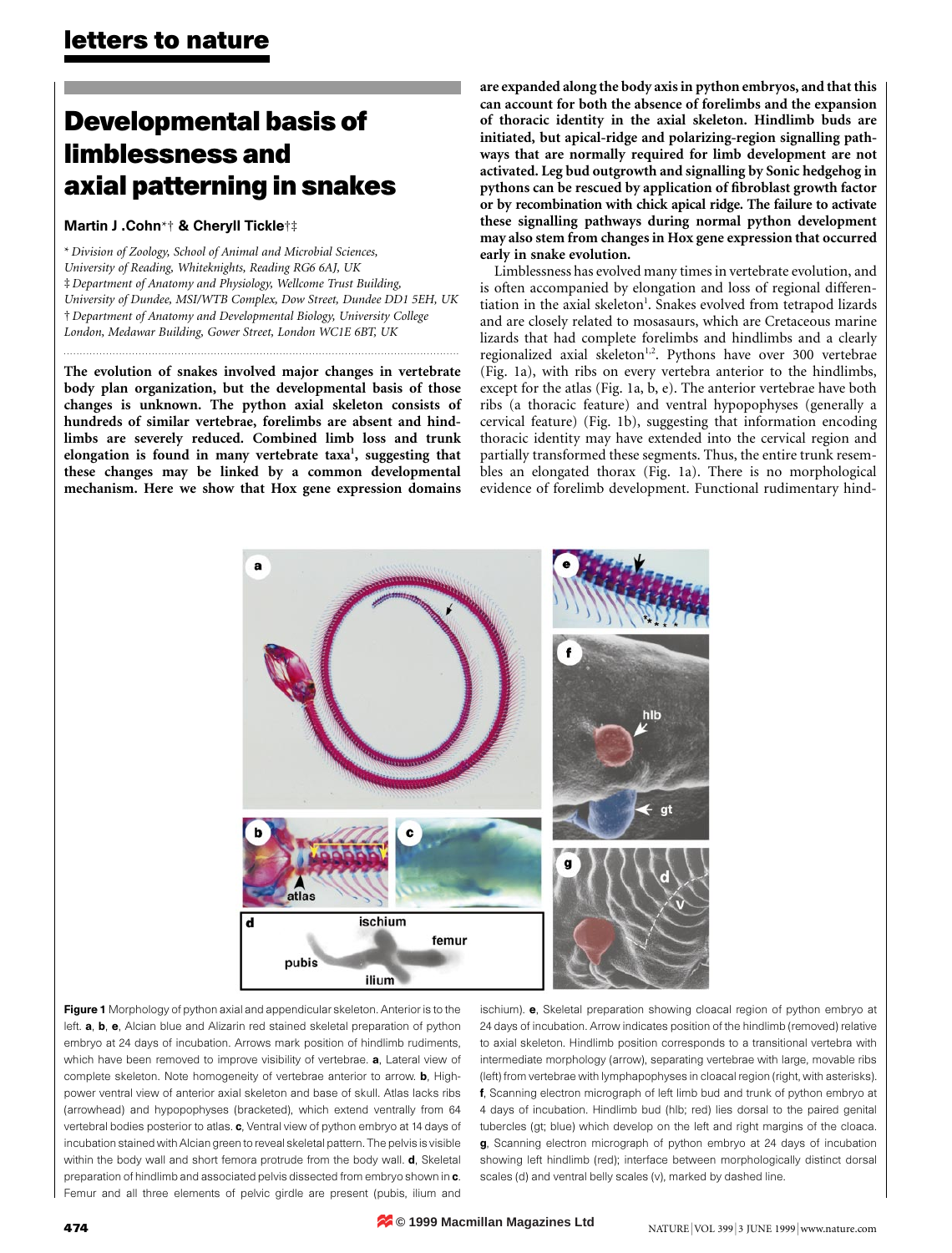### **letters to nature**

limbs, consisting of a pelvic girdle and truncated femur (Fig. 1c, d), develop at the junction between rib-bearing vertebrae and lymphapophysis-bearing vertebrae, at cloacal level (Fig. 1e, f).

Hox genes specify the axial pattern during embryonic development. In animals with different numbers of vertebrae, Hox expression domains in the paraxial mesoderm (which gives rise to vertebrae) correlate with vertebral identity rather than number<sup>3,4</sup>. Hox genes also appear to be involved in the regionalization of the lateral plate mesoderm into forelimb, flank and hindlimb, to specify limb position<sup>5,6</sup>. To determine whether changes in Hox gene expression in the paraxial and lateral plate mesoderm underlie the morphological transformations seen in the python trunk, we examined the distribution of three Hox proteins, HOXC6, HOXC8 and HOXB5. HOXC6 and HOXC8 are associated with the development of thoracic vertebrae in other tetrapods<sup>7,8</sup> (Fig. 2a), whereas HOXB5 is expressed up to the first cervical vertebra (the atlas)<sup>6,9</sup>. In the lateral plate mesoderm of tetrapods and fish, the anterior expression boundaries of all three genes occur at the forelimb/ pectoral fin level, where they are involved in specifying forelimb position and shoulder development<sup>6,10,11</sup>. Python eggs are laid about eight weeks after fertilization, by which time the embryos have developed somites (derived from paraxial mesoderm) and hindlimb buds. In these embryos, HOXC6, HOXC8 and HOXB5 are expressed in somites throughout the entire trunk, extending from the cloacal/ hindlimb level to the most anterior somite (Fig. 2b–g). We detected a sharp posterior boundary of HOXC8 expression at the level of the hindlimbs (Fig. 2b), which coincides with the last thoracic vertebra in older animals (compare Fig. 2b with Fig. 1a and e). HOXC8 and HOXB5 are present throughout the python lateral plate mesoderm, with expression terminating at the very anterior limit of the trunk (Fig. 2c, f). Thus, the entire vertebral column anterior to the cloaca exhibits patterns of Hox gene expression consistent with thoracic identity, and we were unable to detect restricted Hox expression patterns in the lateral plate mesoderm associated with forelimb position in other tetrapods (Fig. 2h). Expansion of these Hox gene expression domains in both paraxial and lateral plate mesoderm may be the mechanism which transformed the entire snake trunk towards a thoracic/flank identity and led directly to the absence of forelimb development during snake evolution.

The specification of hindlimb position and initiation of budding appears to be normal in python embryos. The outgrowth of vertebrate limb buds depends on the apical ectodermal ridge, a thickened epithelium rimming the distal edge of the limb buds  $(Fig. 3b)^{12}$ . Although direct-developing frogs undergo normal limb development without forming a distinctive apical ridge, the distal limb bud ectoderm nevertheless expresses genes associated with ridge function<sup>13</sup>. In python embryos between 1 and 5 days of incubation, no apical ridge could be detected either in histological sections or by scanning electron microscopy (Fig. 3a), and products of the *Distal-less* (*Dlx*), *Fgf2* and *Msx* genes, which normally characterize the apical ridge<sup>14–16</sup>, were not detected in limb ectoderm (Fig. 3c–h). High levels of expression of these genes were detected in python limb mesenchyme and/or other developing organs (for example, kidneys, tooth buds and scale buds), demonstrating that the antibodies we used can recognize the reptilian gene products. The absence of apical ectodermal ridge and lack of



Figure 2 Whole-mount antibody staining showing Hox gene expression in python and chick embryos. Anterior is at the top in a and c-h, and at bottom in b. Positive signal is indicated by darkly stained cells. a, HOXC8 expression is restricted to thoracic region in chick embryo at stage 25. Arrow, anterior and posterior boundaries; arrowhead, boundary between strong and weak expression. **b-d**, Expression of HOXC8 throughout the trunk of python embryos at one day incubation. b, HOXC8 expression (arrowheads) extends posteriorly to level of hindlimb bud (hlb). Dashed line marks the sharp posterior expression boundary. c, d, Anterior HOXC8 expression in cleared (d) and uncleared (c) python embryos. Segmental pattern of expression (arrowheads) is detected in prevertebrae up to the anterior limit of the axial skeleton (arrows). e, HOXC6 expression in a python embryo. Segmental expression (arrowheads) is detected throughout the entire

trunk posterior to the head, which has been removed, in a pattern similar to HOXC8. f, g, HOXB5 expression detected throughout trunk of python embryo, with sharp anterior boundary of expression in neural tube at the junction of the spinal cord and hindbrain (arrow in g). f, Anterior boundaries of expression domains (arrows) in neural tube (N), paraxial (P) and lateral plate (L) mesoderm are in register with one another. h, Schematic diagram comparing expression domains of HOXB5 (green), HOXC8 (blue) and HOXC6 (red) in chick and python embryos. Broken line at anterior and posterior extremes of red line indicates lack of certainty about precise limits of HOXC6 expression. Expansion of HOXC8 and HOXC6 domains in python correlates with expansion of thoracic identity in axial skeleton and flank identity in lateral plate mesoderm.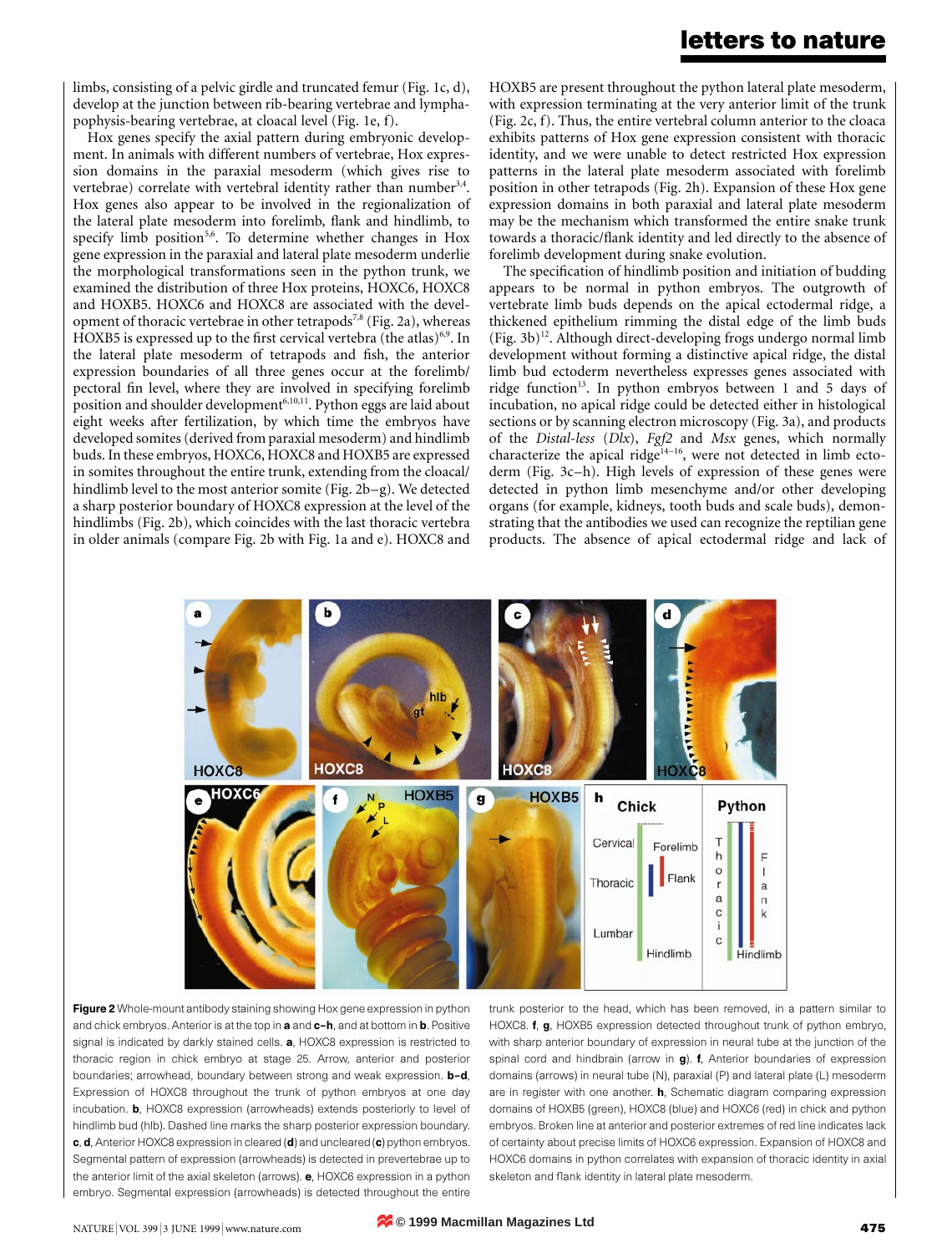## **letters to nature**

expression of ridge-associated genes could account for the severe hindlimb truncation seen in pythons.

Apical ectodermal ridge signalling is mediated by fibroblast growth factors  $(FGFs)^{17,18}$ . Therefore, we tested whether grafting FGF2-loaded beads to python limb bud could sustain outgrowth. The proximodistal length of FGF2-treated limb buds was increased compared with the contralateral buds in two out of five embryos treated. One day after grafting, a 31% increase was seen with one FGF bead and a 9% increase was seen with two FGF beads. Thus, python limb bud outgrowth can be stimulated by FGF. As FGF can also promote proliferation in cultured vestigial limb buds of the slow-worm *Anguis fragilis*19, a serpentiform lizard, our results raise the possibility that the independent evolution of limblessness in different reptilian lineages may have involved similar developmental mechanisms.

In amniote limbs, the apical ridge forms at the boundary of the dorsal and ventral ectodermal compartments<sup>20</sup>. A dorsoventral



Figure 3 Antibody staining and scanning electron micrographs comparing apical ectoderm in python and chick limb buds. a, b, Scanning electron micrographs of a python embryo limb bud at 4 days (a) and chick embryo at 5 days of incubation (b). Distal tip of python bud lacks epical ectodermal ridge (a), in contrast to chick, which has a distinct ridge (AER) at the boundary between dorsal (D) and ventral (V) ectoderm (b). Transverse sections of python limb buds at 1 day of incubation (c, e, g) and stage 20 chick leg buds (d, f, h) stained with antibodies against FGF2, MSX, and DLX. c, FGF2 expression is present in python limb bud mesenchyme but could not be detected in the ectoderm (arrow). **d**, FGF2 expression is present in chick limb bud mesenchyme and ectoderm, with strong expression in apical ectodermal ridge. e, MSX expression is present in python limb bud mesenchyme in a proximal-to-distal gradient, but not in ectoderm (arrow). f, MSX expression is present in chick limb bud mesenchyme in a proximal-to-distal gradient, and in the apical ectodermal ridge (AER). g, DLX expression could not be detected in the python limb. **h**, DLX expression in the apical ectodermal ridge (AER) of chick leg bud.

interface between the morphologically distinct dorsal and ventral scales can be seen extending along the entire trunk ectoderm of python embryos, and the paired hindlimb buds develop at this interface (Fig. 1g). The failure of ridge development in chicken *limbless* mutants is due to a lack of dorsoventral polarity in the limb  $buds<sup>21</sup>$ . Therefore, we examined python limb buds for expression of two molecules associated with dorsoventral polarity, Engrailed  $(EN)$  and LMX1. Just as in normal chick limb buds<sup>22</sup> (Fig. 4i), EN was detected in the ventral ectoderm of python limb buds, with a sharp boundary of expression running along the bud apex (Fig. 4h). In addition, LMX1 (ref. 23) was confined to dorsal limb mesenchyme cells in pythons (Fig. 4j). Thus, python leg buds, in contrast to the limb buds of chicken *limbless* mutants, have normal dorsoventral polarity.

Another possible reason for the failure of ridge formation is that mesenchymal changes have occurred in python hindlimb buds. To test the ability of python limb bud mesenchyme to signal to the ectoderm, we transplanted mesenchyme from the posterior of the python limb bud to the anterior chick wing bud, and then monitored expression of chick *Fgf8* to determine the extent of the apical ridge. At 19.5 h after transplantation, *Fgf8* expression was detected in anterior chick limb ectoderm overlying the python graft, whereas expression in the contralateral limb did not extend as far to the anterior (Fig. 4g). Thus, python limb mesenchyme can maintain an apical ectodermal ridge and *Fgf8* expression.

Mesenchymal cells in the polarizing region, located at the posterior margin of vertebrate limb buds, act as a signalling centre and express Sonic hedgehog (SHH), which specifies the anteroposterior pattern of the limb. The polarizing region and apical ridge maintain each another through a positive feedback loop, mediated by SHH and FGF4, which coordinates limb bud outgrowth and patterning<sup>17,18</sup>. When *Shh* is functionally inactivated in mice, their limbs are truncated<sup>24</sup>. We therefore examined *Shh* expression in python embryos, which lack an apical ridge. SHH protein is closely associated with *Shh* messenger RNA in the polarizing region in chick and mouse limb buds (Fig.  $4b$ )<sup>25</sup>. In contrast, no SHH protein could be detected in python hindlimb buds (Fig. 4a). SHH was present, however, in floor plate of the neural tube and in the notochord, both of which are known sites of *Shh* expression in other vertebrate embryos<sup>25</sup>. Thus, in the absence of an apical ridge, *Shh* is not expressed in python hindlimb buds.

Three different assays, however, showed that python hindlimb bud mesenchyme retains remarkable potential to express SHH and act as a polarizing region. In python posterior mesenchyme cells grafted under the apical ridge of a chick wing bud at stage 20, SHH was expressed within 24 h (Fig. 4e). In a second chick wing bud, expression of the SHH receptor *patched*, which is induced in response to SHH signalling<sup>26</sup>, was detected in chick limb cells around a python graft 19.5 h after transplantation (Fig. 4f). Finally, a wing bud with a python graft left to develop for seven days contained two additional digits (anterior-to-posterior digit pattern *2-2-2-3-4*), compared with the normal pattern (*2-3-4*) (Fig. 4c). This digit pattern can also be produced by anterior grafts of small numbers of *Shh*-expressing cells<sup>27</sup>. These data show that python hindlimb mesenchyme is competent to express SHH and send a polarizing signal, and suggest that it fails to do so during python hindlimb development because the apical ridge is absent.

Unexpectedly, anterior mesenchyme grafted from python hindlimb also has polarizing potential and induced the development of an additional digit 2 in a chick wing (Fig. 4d). Thus, polarizing potential appears to exist both anteriorly and posteriorly in python hindlimb buds, rather than being posteriorly restricted as in other vertebrates. Moreover, three grafts of python lateral plate mesenchyme anterior to the hindlimb bud suggested that polarizing potential is also present in the flank. Several lines of evidence indicate that Hox gene-expression domains along the primary body axis define the spatial extent of polarizing potential. For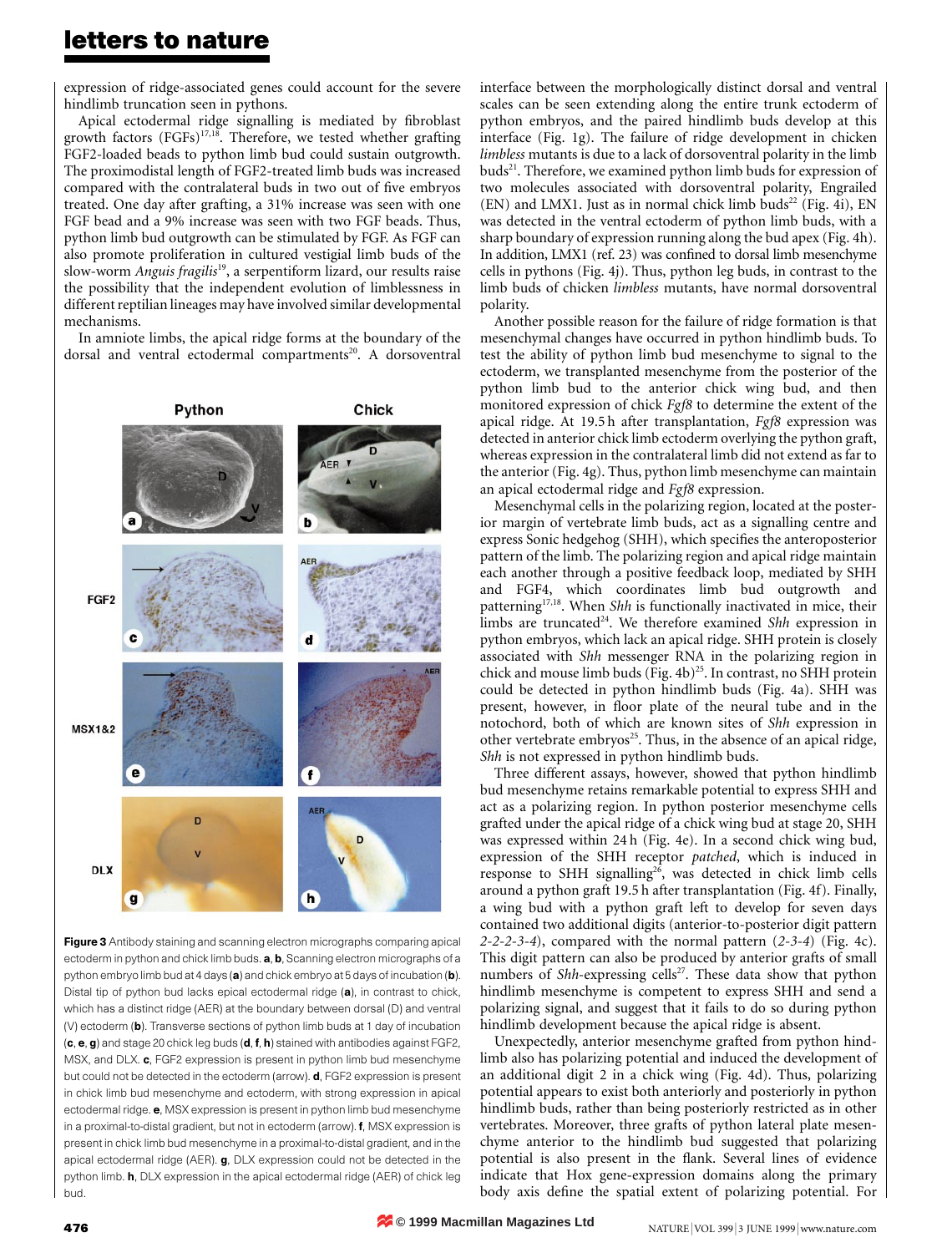example, anterior extension of the *Hoxb8* domain in transgenic mice induces *Shh* expression anteriorly in the forelimb<sup>28</sup>. Thus, widespread polarizing potential in pythons is consistent with our finding that Hox expression domains are expanded anteroposteriorly. Furthermore, since positional information in the limb ectoderm is determined initially by the underlying mesoderm<sup>29</sup>, it is possible that changes in mesodermal Hox gene expression in pythons may also have eliminated the ability of the ectoderm to form an apical ridge.

A simple developmental mechanism involving progressive changes in Hox gene expression along the main body axis could link expansion of thoracic identity with acquisition of limblessness in snake evolution (Fig. 5). The primitive condition for all squamates, including snakes, is possession of complete forelimbs and hindlimbs, and a relatively short, regionalized vertebral column. The most primitive snake known, *Pachyrhachis problematicus*, had complete (or almost complete) polarized hindlimbs, but no forelimbs, and an elongated vertebral column with ribs on almost every segment<sup>2</sup>. Both scolecophidians and booids (which includes pythons) are primitive snakes with severely reduced hindlimbs and a trunk resembling an elongated thorax. Advanced snakes (colubroids) have even more uniformity in the axial skeleton and are completely limbless. Progressive expansion of Hox gene expression domains along the body axis can account for the major



Figure 4 Polarizing activity and dorsoventral polarity in python hindlimb buds. Anterior is at top in **a-g** and at right in **h**. a, Python embryo at 2 days of incubation stained with an antibody against SHH. SHH expression (dark brown) detected in floor plate (FP) and notochord (N), but not in hindlimb bud (HLB). **b**, SHH expression in polarizing region of chick wing bud. c, Wing of ten-day chick embryo with duplicated pattern of digits that developed after transplantation of python posterior limb bud mesenchyme to anterior margin of wing bud at stage 20. Two additional digit 2s were specified anterior to the normal set of digits. (asterisk, duplicated digits). d, Wing of ten-day chick embryo with duplicated pattern of digits that developed after transplantation of python anterior limb bud mesenchyme to anterior margin of wing bud at stage 20. A single duplicated digit 2 is present anterior to normal digits. e, SHH expression in chick wing bud 24 h after python posterior limb mesenchume was grafted anteriorly under the apical ridge. SHH expression was detected in the graft of python cells (arrow) and in the host

chick polarizing region. f, g, Double *in situ* hybridization showing expression of chick *Ptc* and *Fgf8* 24 h after transplantation of python posterior limb mesenchyme to anterior margin of the chick right wing bud. Red arrow in f (dorsal view) indicates ectopic expression of chick *Ptc* in anterior mesenchyme around grafted python cells. Red arrow in g (ventral view) indicates anteriorly extended domain of *Fgf8* in chick ectoderm overlying the python mesenchyme cells (compare anterior limit of *Fgf8* expression in limb containing graft (left) with contralateral limb (right). h-k, Dorsoventral polarity in python limb buds. Antibody staining of EN and LMX1 in python limb buds at 1 day of incubation and chick limb buds at stage 20. h, i, Expression of EN is detected in ventral ectoderm of python (h) and chick (i) limb buds. EN expression is also seen in python somites (h). Expression of LMX1 is detected in dorsal mesenchyme of python (j) and chick (k) limb buds. D, dorsal; V, ventral.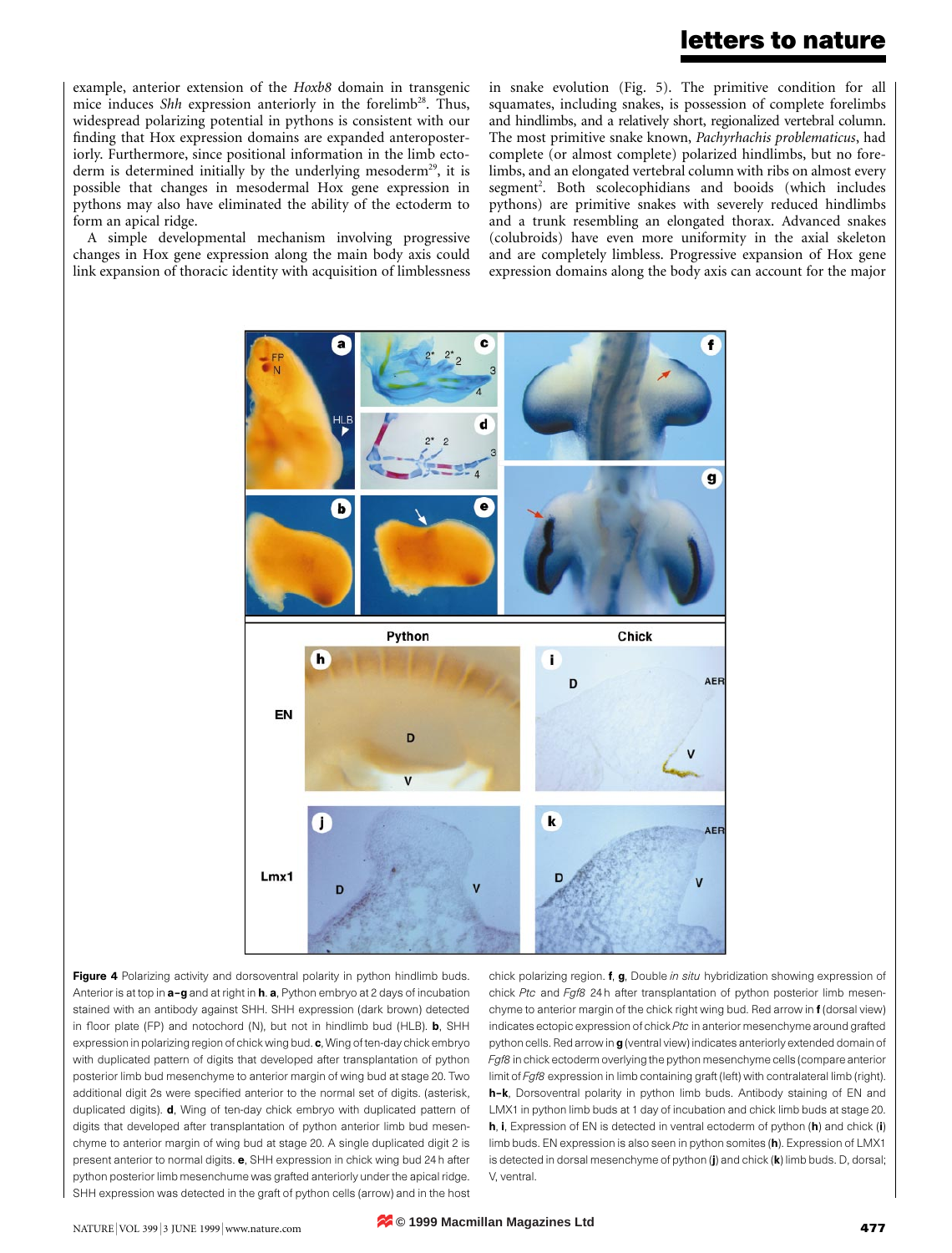## **letters to nature**



Figure 5 Developmental model for the evolution of snakes. The tree shows the evolutionary relationships among the following: *Colubroidea* (advanced snakes) which lack both forelimbs and hindlimbs and have a large number of nearlyidentical vertebrae; *Booidea* (including pythons and boas) which lack forelimbs, but have rudimentary hindlimbs and a large number of morphologically uniform vertebrae with few or equivocal regional differences; Scolecophidians, which have pelvic rudiments and a large number of morphologically uniform vertebrae; the primitive snake *Pachyrhachis problematicus*, which lacks forelimbs, but has complete (or nearly complete) hindlimbs and a large number of similar vertebrae which nonetheless have identifiable regional differences; and mosasaurs, which have a short, morphologically regionalized axial skeleton and complete, normally polarized forelimbs and hindlimbs. According to this model, progressive expansion of Hox gene expression domains can account for loss of forelimbs, hindlimbs and regional identity in the axial skeleton. Additionally, the increase in vertebral number probably required continuous production of

morphological transitions in snake evolution (Fig. 5). Such higherorder genetic changes could have resulted in sudden anatomical transformations, rather than gradual changes, during snake evolution, a hypothesis which can be tested by the fossil record. Our model predicts that embryos of colubroid snakes should show even more homogenization of Hox gene expression domains along the head-to-tail axis than pythons.

#### Methods

Whole-mount skeletal preparations. Python embryos to be double-stained for cartilage and bone were fixed in 80% ethanol, then skinned, eviscerated and dehydrated in 96% ethanol. We then incubated them in acetone, rinsed them in 96% ethanol and stained them for 2–6 h in Alcian blue and Alizarin red in 70% ethanol with 5% acetic acid. Embryos were then rinsed in 96% ethanol followed by tap water before clearing in 1% KOH and a graded glycerol series. Embryos stained for cartilage alone were fixed in 5% trichloroacetic acid and stained with Alcian green, then dehydrated in ethanol and cleared in graded glycerol.

Scanning electron microscopy. Embryos were fixed in modified Tyrode's (1% glutaraldehyde) at  $4^{\circ}$ C. After post-fixation in 1% osmium in 0.1M mesoderm for axial elongation, and this could have been achieved by sustained growth of the tail bud and movement of mesoderm through the primitive streak<sup>30</sup>. Node **a** indicates the origin of squamates. **b**, Hox expansion initiated before the divergence of the *Pachyrhachis* lineage could have led to the reduction of regional differentiation in the axial skeleton and elimination of forelimb specification, with hindlimb development remaining unaffected. c, Continued expansion of Hox domains after the divergence of the *Pachyrhachis* lineage could have led to transformation of the entire axial skeleton (anterior to the tail) towards thoracic identity and to reduction of hindlimb development by eliminating ectodermal competence to form an apical ridge and expanding polarizing potential (competence to express *Shh*). This condition is retained in scolecophidians and in modern pythons, which together with boas comprise the *Booidea*. d, Further homogenization of Hox gene expression domains is predicted to have led to the origin of advanced snakes/*colubroidea*. (Phylogenetic relationships among these taxa based on ref. 2; figures are modified from refs 32, 33.)

phosphate buffer, specimens were dehydrated in graded ethanol, placed in amyl acetate, critical point dried, sputter-coated with gold particles and viewed on a Hitachi S-530 scanning electron microscope.

Whole-mount *in situ* hybridization and immunohistochemistry. Wholemount *in situ* hybridization was done as described<sup>5</sup> with digoxigenin-labelled riboprobes for chick *Fgf8* and *patched*. Whole-mount antibody staining was performed as described for HOXC6<sup>7</sup>, DLX<sup>31</sup>, EN<sup>22</sup>, SHH<sup>25</sup>, HOXB5<sup>23</sup> and HOXC823. These antibodies were raised against *Xenopus* (HOXC6), butterfly (DLX) and mouse (EN, SHH, HOXB5) proteins, and have been shown to recognize the target epitope in a wide range of vertebrates. For immunohistochemistry on frozen sections, embryos were fixed in 4% paraformaldehyde, equilibrated in 30% sucrose, embedded in Tissue-Tek O.C.T. compound and frozen at −80 °C. Serial sections were cut at 10 µm and stained using a Vectastain ABC kit according to manufacturer's instructions.

Tissue transplantation and application of FGF2 beads. Python embryos were washed in PBS buffer, then dissected in culture medium. We removed fragments of mesenchyme from specific locations using electrolytically sharpened tungsten needles and fine forceps. Tissue was incubated in 2% trypsin and ectoderm was removed. (All previous steps were carried out on ice.)

**© 1999 Macmillan Magazines Ltd**